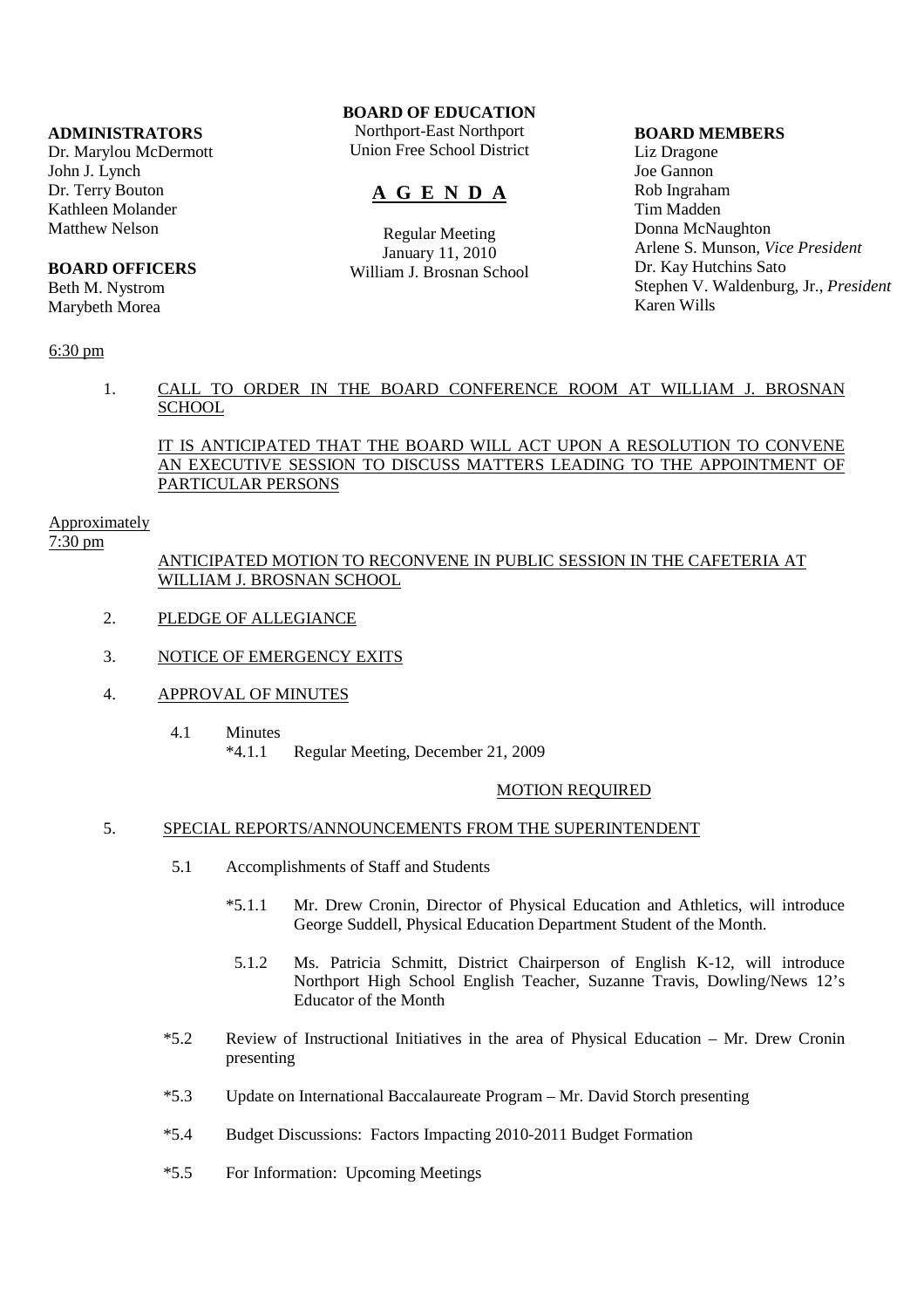#### 6. COMMUNICATIONS

*Please Note: This is the opportunity for persons who had written letters to the Board to speak to the Board regarding the issues raised in their communications. Speakers are asked to keep their comments brief, and to speak for no longer than 5 minutes.*

There were no letters of communication

### 7. PUBLIC PARTICIPATION

*Please Note: Community members are invited to share their questions, comments, or concerns with the school board. When speaking, citizens should state their name and address for the record and limit their presentation to 5 minutes. Where possible, the board will answer factual questions immediately. A written response may be provided when information is not available. If a response would involve discussion of board policy or decisions which might be of interest to citizens not present at the meeting, the board may place the item on a future meeting agenda*.

## 8. SUPERINTENDENT'S REPORT, GENERAL - FOR BOARD ACTION

8.1 Recommendation to approve the following Personnel Schedules:

| $*8.1.1$ | Schedule A   | $\Delta \sim 10^{-11}$ | Certified Staff                |
|----------|--------------|------------------------|--------------------------------|
| $*8.1.2$ | Schedule B   | $\sim 100$             | Non-Instructional Staff        |
| $*8.1.3$ | Schedule D   | $\omega_{\rm{max}}$    | Extra Pay                      |
| $*8.1.4$ | Schedule J   |                        | Committee on Special Education |
| $*8.1.5$ | - Schedule L |                        | - PDC UTN                      |

#### MOTION REQUIRED

8.2 Budget Vote & Election of Trustees, 2010

\*8.2.1 Recommendation to adopt the 2010-2011 Schedule of Voting Details

## MOTION REQUIRED

 8.2.2 Recommendation to appoint the following members to the Board of Registry to serve for thirty days following the Annual Vote and Election on May 18, 2010:

| Fifth Avenue School       | - Lillian Buergers, Clara Pryor   |  |
|---------------------------|-----------------------------------|--|
| Dickinson Avenue School   | - Maritza Dornheim, Gloria Sarser |  |
| William J. Brosnan School | - James Mahoney, Pearl Gostkowski |  |

#### MOTION REQUIRED

- 8.3 Recommendation to receive for a second reading and adoption of the following policy:
	- \*8.3.1 Policy #6685 *"False Claims, Fraud Prevention and Detection"*

## MOTION REQUIRED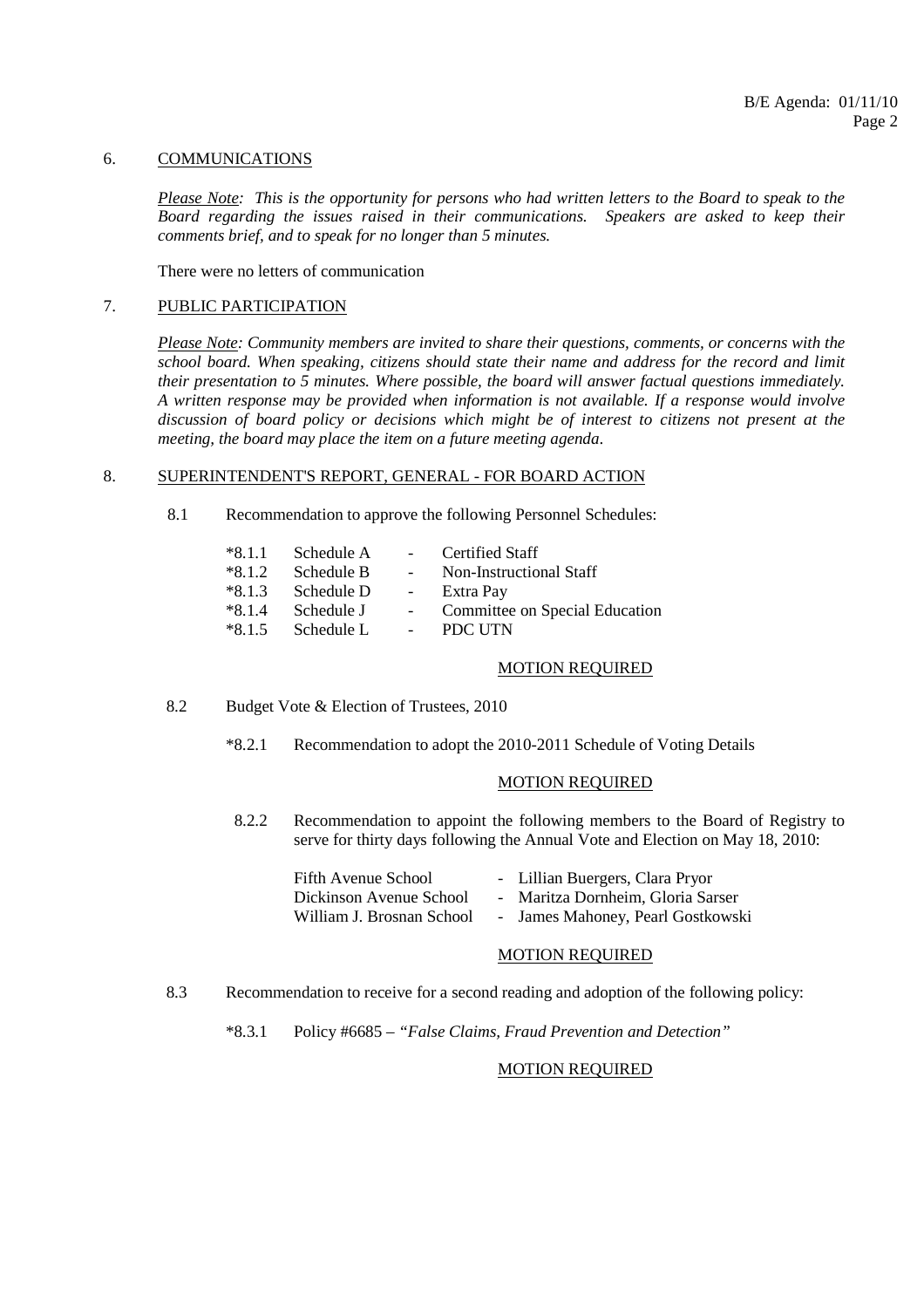8.4 Recommendation to receive for a second reading and adoption of the following textbook:

 8.4.1 Basic Steps to Reading Rhythm James Guarnieri JG Music 1 Instrumental Band Lessons

## MOTION REQUIRED

\*8.5 Recommendation to adopt the proposed School Calendar for 2010-2011

#### MOTION REQUIRED

#### 9. SUPERINTENDENT'S REPORT, FINANCIAL - FOR BOARD ACTION

9.1 Recommendation to take specified action on the following BIDS:

 EDUCATIONAL \*9.1.1 Award – Kindergarten - Fifth Grade Supplies

BUILDINGS AND GROUNDS

\*9.1.2 Award – Hardware and Automotive Parts and Service

### MOTION REQUIRED

- 9.2 Recommendation to receive the following donations to the District:
	- 9.2.1 \$125.00 from Ms. Barbara Noll to the Deborah A. Shavalier Memorial Scholarship Fund
	- 9.2.2 \$1,355.00 from Mr. David James to the Deborah A. Shavalier Memorial Scholarship Fund
	- 9.2.3 \$100.00 from Dr. John Fiore and Ms. Cecilie Bennett to the Deborah A. Shavalier Memorial Scholarship Fund
	- 9.2.4 \$685.00 from various donors to the Michael C. Kauffman Memorial Scholarship Fund

#### MOTION REQUIRED

 \*9.3 Recommendation to approve transfer of general fund appropriations in the 2009-2010 budget

## MOTION REQUIRED

#### 10. SUPERINTENDENT'S REPORT - FOR INFORMATION ONLY

- $*10.1$  Schedule H Use of Facilities
- \*10.2 Schedule I Home Instruction
- 11. UNFINISHED BUSINESS
- 12. NEW BUSINESS